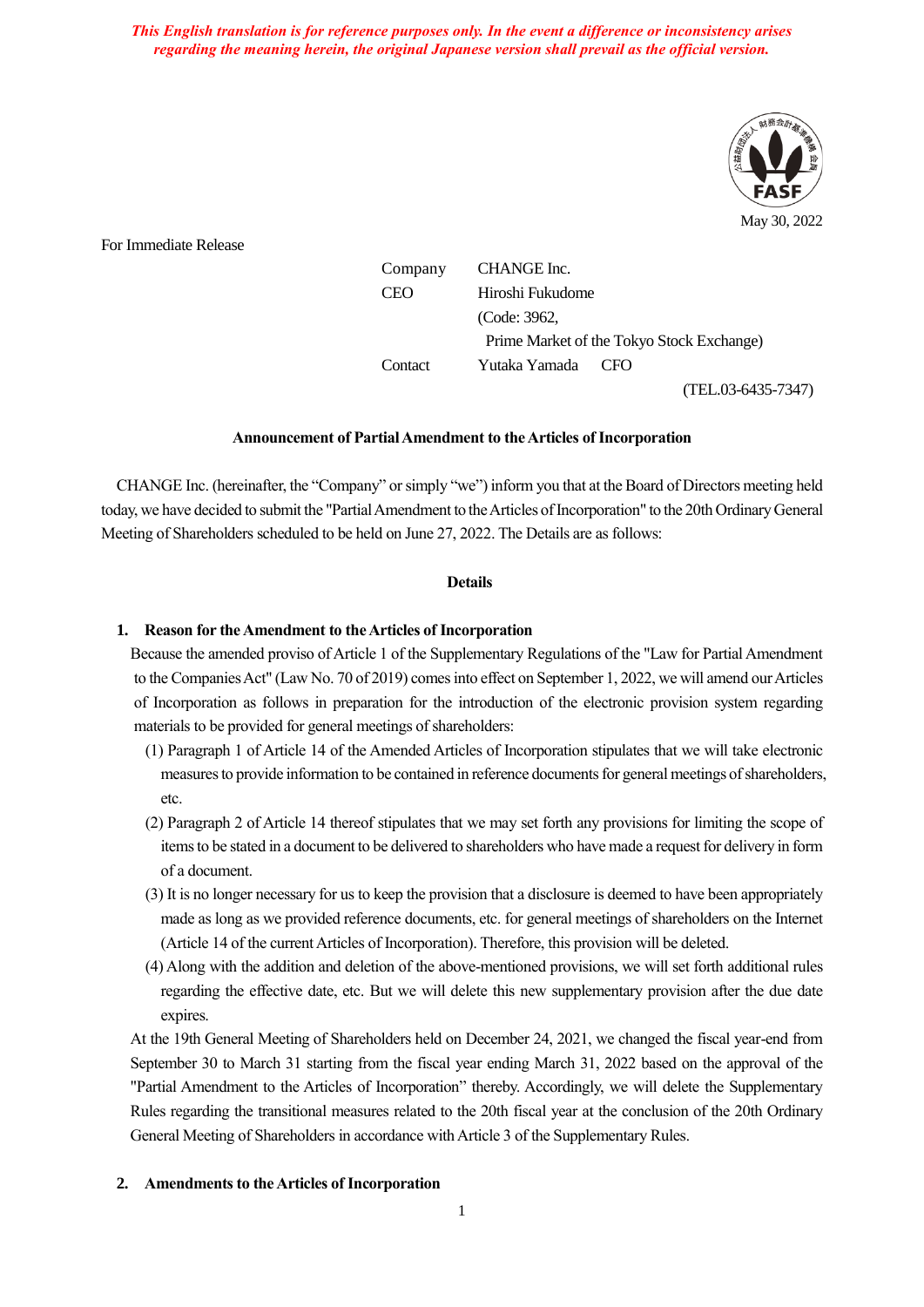## *This English translation is for reference purposes only. In the event a difference or inconsistency arises regarding the meaning herein, the original Japanese version shall prevail as the official version.*

The specific changes are as follows:

(Underlines indicate changes.)

| <b>Current Articles of Incorporation</b>                                                                                                                                                                                                                                              | Draft of the Amendment                                                                                                                                                                                                                                                                                                                                                                                                                                                                                                                                                                                                                                                                         |
|---------------------------------------------------------------------------------------------------------------------------------------------------------------------------------------------------------------------------------------------------------------------------------------|------------------------------------------------------------------------------------------------------------------------------------------------------------------------------------------------------------------------------------------------------------------------------------------------------------------------------------------------------------------------------------------------------------------------------------------------------------------------------------------------------------------------------------------------------------------------------------------------------------------------------------------------------------------------------------------------|
| CHAPTER III GENERAL MEETINGS OF                                                                                                                                                                                                                                                       | CHAPTER III GENERAL MEETINGS OF                                                                                                                                                                                                                                                                                                                                                                                                                                                                                                                                                                                                                                                                |
| <b>SHAREHOLDERS</b>                                                                                                                                                                                                                                                                   | <b>SHAREHOLDERS</b>                                                                                                                                                                                                                                                                                                                                                                                                                                                                                                                                                                                                                                                                            |
| (Provision regarding the Deemed Disclosure of                                                                                                                                                                                                                                         |                                                                                                                                                                                                                                                                                                                                                                                                                                                                                                                                                                                                                                                                                                |
| Reference Documents for Shareholders Meetings, etc.                                                                                                                                                                                                                                   |                                                                                                                                                                                                                                                                                                                                                                                                                                                                                                                                                                                                                                                                                                |
| on the Internet)                                                                                                                                                                                                                                                                      |                                                                                                                                                                                                                                                                                                                                                                                                                                                                                                                                                                                                                                                                                                |
| Article 14                                                                                                                                                                                                                                                                            | (Deleted)                                                                                                                                                                                                                                                                                                                                                                                                                                                                                                                                                                                                                                                                                      |
| We may be deemed to have appropriately disclosed                                                                                                                                                                                                                                      |                                                                                                                                                                                                                                                                                                                                                                                                                                                                                                                                                                                                                                                                                                |
| information to shareholders as long as we have                                                                                                                                                                                                                                        |                                                                                                                                                                                                                                                                                                                                                                                                                                                                                                                                                                                                                                                                                                |
| provided any information to be stated or indicated in                                                                                                                                                                                                                                 |                                                                                                                                                                                                                                                                                                                                                                                                                                                                                                                                                                                                                                                                                                |
| business reports, financial statements and consolidated                                                                                                                                                                                                                               |                                                                                                                                                                                                                                                                                                                                                                                                                                                                                                                                                                                                                                                                                                |
| financial statements and other reference documents for                                                                                                                                                                                                                                |                                                                                                                                                                                                                                                                                                                                                                                                                                                                                                                                                                                                                                                                                                |
| general meetings of shareholders on the Internet.                                                                                                                                                                                                                                     |                                                                                                                                                                                                                                                                                                                                                                                                                                                                                                                                                                                                                                                                                                |
| (New)                                                                                                                                                                                                                                                                                 | (Electronic Provision Measures, etc.)<br>Article 14<br>The Company shall, at the time of convening a<br>1.<br>general meeting of shareholders, take electronic<br>measures to provide the information to be<br>contained in reference documents for general<br>meeting of shareholders, etc.<br>2. With respect to all or part of the items for which the<br>above Electronic Provision Measures are to be<br>taken as prescribed by the applicable Ordinance of<br>the Ministry of Justice, the Company may omit to<br>state such items in the documents to be delivered<br>to the shareholders who have requested the<br>delivery of such documents by the record date for<br>voting rights. |
| (Supplementary Rules)                                                                                                                                                                                                                                                                 | (Supplementary Rules)                                                                                                                                                                                                                                                                                                                                                                                                                                                                                                                                                                                                                                                                          |
| Article 1<br>Notwithstanding the provisions of Article 46<br>(Business Year), the 20th business year shall be six<br>months from October 1, 2021 to March 31, 2022.                                                                                                                   | (Deleted)                                                                                                                                                                                                                                                                                                                                                                                                                                                                                                                                                                                                                                                                                      |
| Article 2<br>Notwithstanding the provisions of Paragraph 2 of<br>Article 47 (Record Date for Paying Dividends), the<br>record date for the interim dividend for the 20th fiscal<br>year shall be December 31, 2021.<br>Article 3<br>These Supplementary Rules shall be deleted at the |                                                                                                                                                                                                                                                                                                                                                                                                                                                                                                                                                                                                                                                                                                |